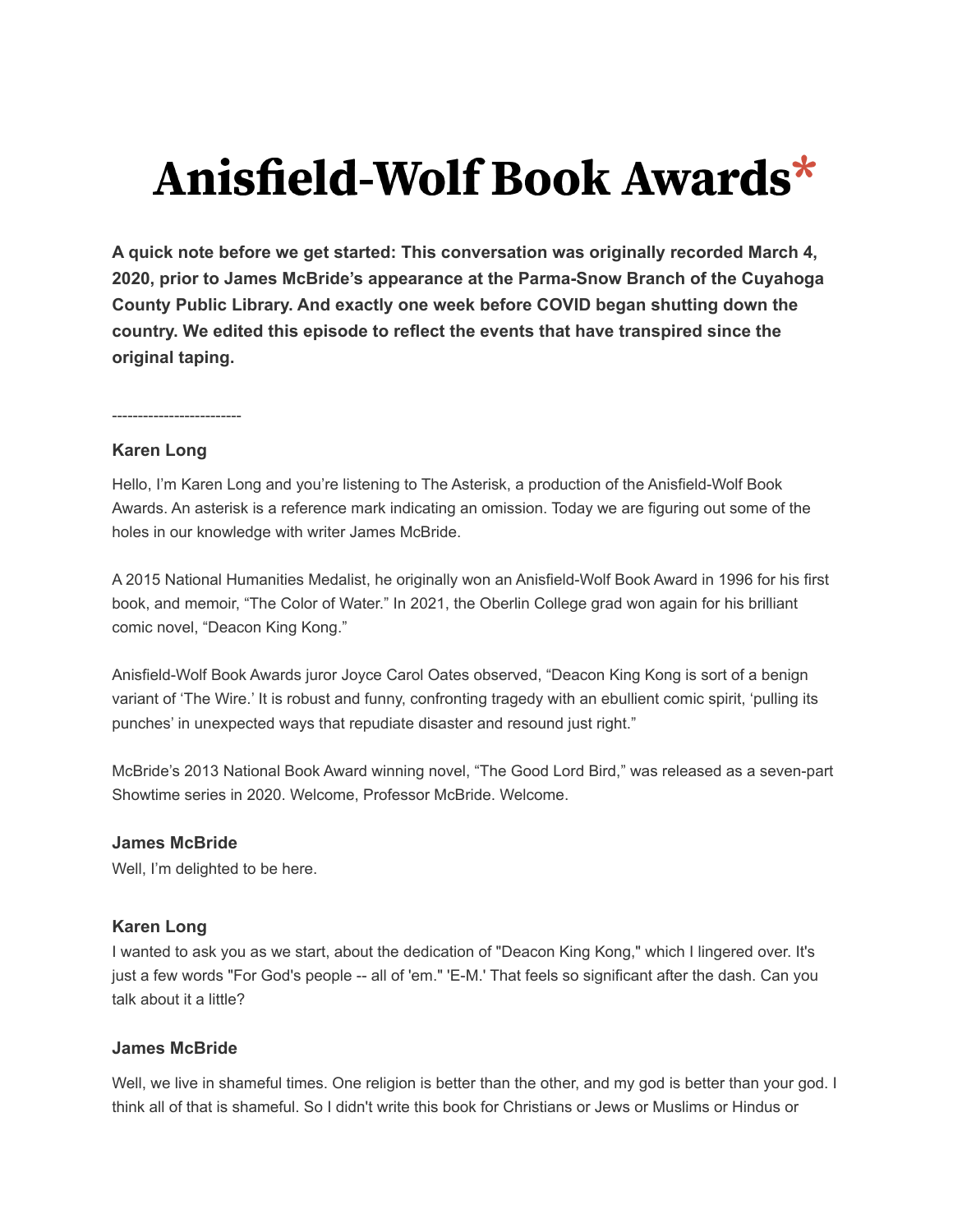Buddhists. Just wrote it for god's people -- that's everyone. So I didn't really have an agenda in that way. I mean, why waste time talking about "my dog's bigger than yours"? We're all going to die anyway. I don't waste time with that kind of talk. It's not necessary. It doesn't do much.

# **Karen Long**

I also lingered over the choice to write 'e-m' instead of 't-h-e-m.' It brought for me Jericho Brown's poem "N'em." 'N' apostrophe 'e-m.' Is there something even in the language of your dedication that sits in Red Hook more than it might sit in other places?

## **James McBride**

Life is just simply an event in the great galaxy of time, and you can wrap it up however you like it, at some point it ends. And there's an eternity before this life and eternity after. And this life is just a small...the dash that's in between. So I try to keep it simple and keep it as open to whoever would like to come into the room as possible. That's really what the 'em' is about, the dash 'em.' It's about accessibility to everyone who wants to be heard or seen.

# **Karen Long**

I know you get a lot of questions about music, and I know that you don't listen to music when you write, but the structure of music is in your mind sometimes when you write. Do you read it aloud to see how it hits the ear before you let it go to your editor?

# **James McBride**

No, I don't do that. What I do is I just make sure that it has some sort of melodic integrity in the sense that the melody that's good is really straight and simple and pure. It doesn't mean it's unsophisticated. I mean, you can hear the third violin part in a Beethoven piece, and it'll make perfect sense. It doesn't necessarily need to be complicated. It doesn't have to be a passage full of 16th notes that require training at Oberlin Conservatory, but simplicity is always the easiest and the most basic structural foundation of any art that is successful. In jazz you're using road maps, which involve harmony and specific musical structures. And so when I put together stories with characters, I tend to give them a hollowing out that allows the structural integrity of their characters to sort of line up with what I hope they'll do. And once I do that, then they can start to talk on their own eventually. And then they have their own language and their own power.

# **Karen Long**

So you only took one English class at Oberlin?

# **James McBride**

That's right. Yeah.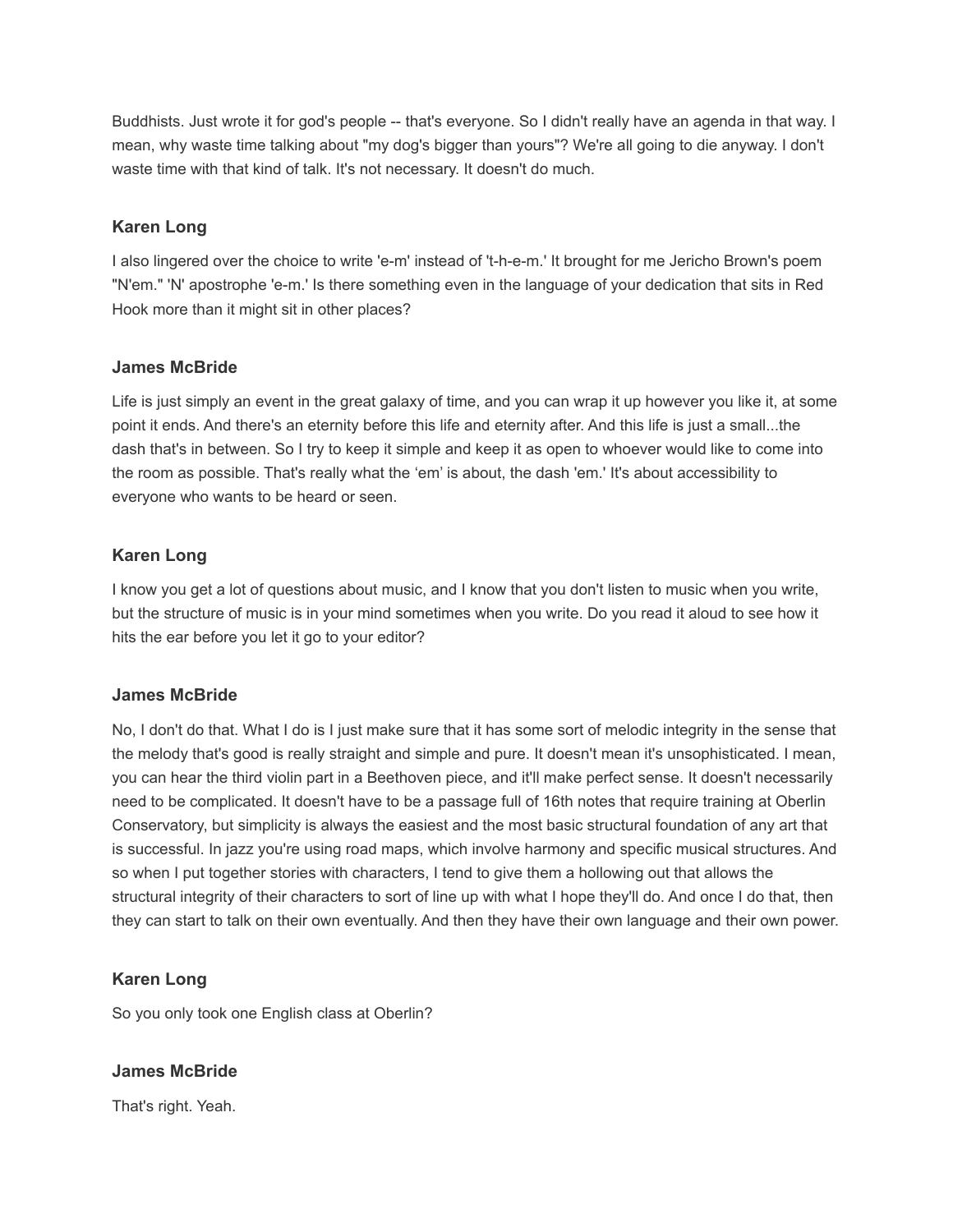# **Karen Long**

Your professor, Tim Taylor, said you had a touch.

# **James McBride**

Yeah. I remember him still. He wasn't even a full time professor there. I think he was filling in or he's an adjunct. He was a young man. He said, "You have a touch for this. You should think about doing it." Of course I didn't pay attention to him. But I did. I mean, I called him later on. When I was a reporter at the Washington Post, I called him, and I thanked him. There were two influential professors there, other than Wendell Logan. Wendell Logan was the one for me as a professor created the jazz form. But Geoffrey Blodgett, also, Geoffrey Blodgett taught history. Really you haven't lived until you heard Geoffrey Blodgett talk about Abraham Lincoln. Geoffrey Blodgett was gifted. He was a gifted teacher. So Oberlin had and still has many gifted teachers. And I'm so glad I went there. It gave me so much.

# **Karen Long**

Well, it gives us some bragging points with you, by proximity.

# **James McBride**

Well, I think Oberlin is great.

# **Karen Long**

Yeah.

# **James McBride**

I think it's a great school. It's great. It's greater now than ever.

# **Karen Long**

Another intersection is Jimmy Scott, who was born here.

#### **James McBride**

Yeah. He was from Cleveland. Yeah. I work with Jimmy's Band. Toured with him. Jimmy was great. I spoke at his funeral.

# **Karen Long**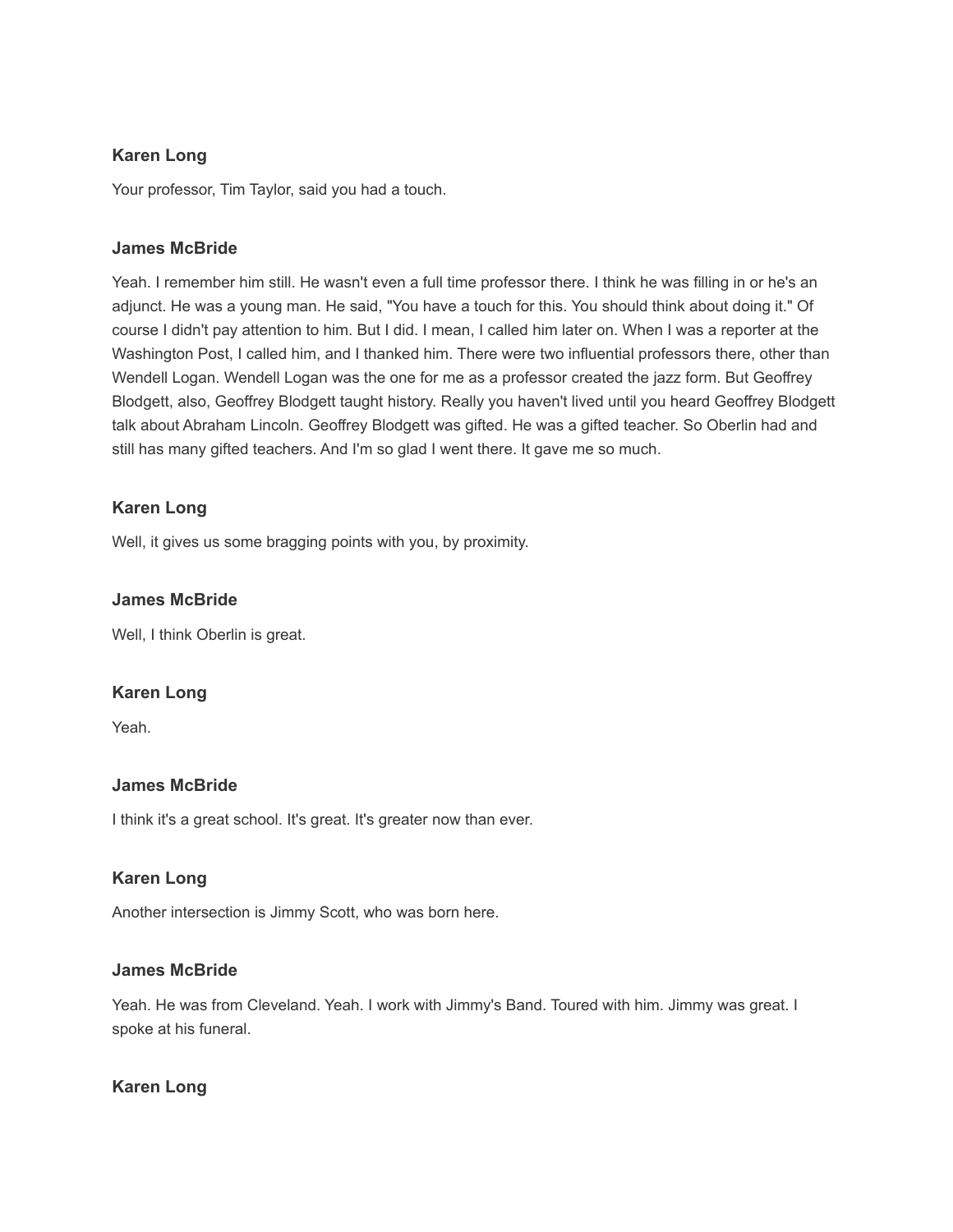Did you?

#### **James McBride**

Yeah. In Harlem. I was late. I was the first one that was supposed to be first. But I was late. So they let this other lady speak. And she spoke so long that Calvin Butts, who was minister at Abyssinian, made her stop talking. And then he said after I said, okay, I just want two or three minutes. But I did speak at Jimmy's funeral. And he was a good person. He was talented. I mean, he was talented. He was extremely talented. Great. One of the great jazz musicians of all time. One of the greatest jazz singers ever.

# **Karen Long**

And I know that close to your heart is the work of Toni Morrison. And we've been thinking a lot about her since she died in August 2019. Some of us have been gathering to reread her. One place you compare her to John Coltrane, another place you compared her to Ella Fitzgerald. Talk about that.

## **James McBride**

Well, Mrs. Morrison, she was one of the great ones of our era. There's no question that the writers for years, for many years will be reading her the way they read Faulkner and Kurt Vonnegut and all the other greats. We just happened to live in the same time when she was walking this Earth. And her work shows that she's still alive. She really brought a vibrancy to literature and to African American life that just didn't exist in literature until she came along. Because she recognized the spiritual power of African American life without the infusion of religion. Religion was a very small part of her work, but she didn't need to call on Jesus Christ every five minutes on every page to make things go. She understood that African Americans are basically very spiritual people. In truth, Americans in general are very spiritual people. We just don't know what spirit to follow. That's our problem. We're very generous and kind and thoughtful people in general. We're just easily led.

# **Karen Long**

When you look at your own writing, do you see Morrison's touch on it from the reading of her?

#### **James McBride**

I wish. No, I don't think of it that way. I certainly don't see it. I don't analyze my work and I haven't read a review in 25 years, so I don't know. I'm just not strong enough to read ... because I don't really oftentimes feel like I know exactly what I'm doing. I have sort of a structural idea about how things are supposed to go. But writing is an act of faith, really, as opposed to it being a technical exercise. You can't mention me and Mrs. Morrison -- Toni Morrison -- in the same breath, but I certainly was inspired by her. My guess is she lived in an enormous amount of pain, like many creative people, and dealt with it with extreme competence and extreme humility and without complaint. I don't know that I'm in that kind of pain. Not that you need that kind of pain to write, but you need something to motor that kind of consistent brilliance.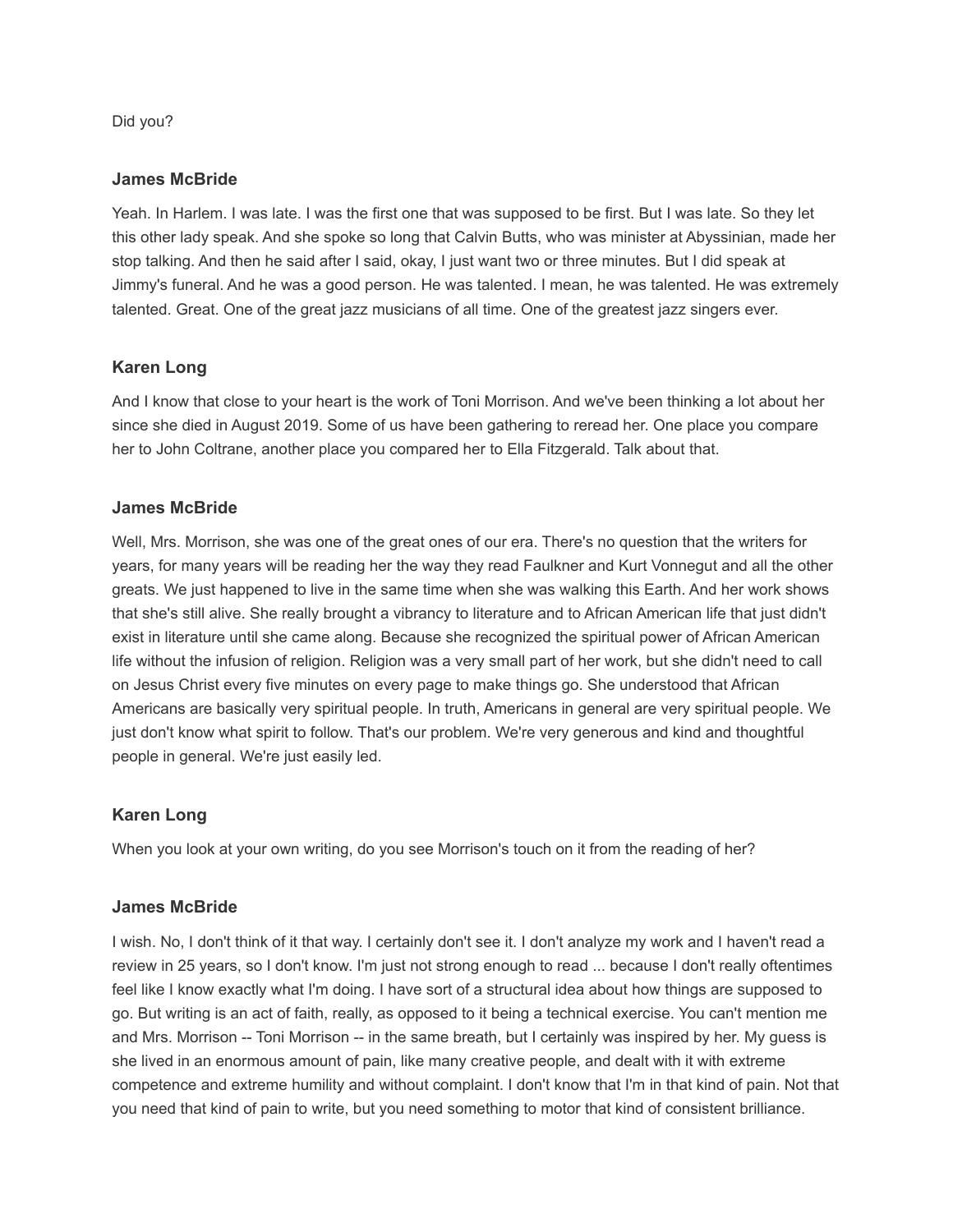# **Karen Long**

What makes you think she lived in extraordinary pain? I know her son died early.

## **James McBride**

Well, you had a son who died. I think he was a musician. I don't know. I'm just guessing I've never met her. I saw her once. I saw her at the National Book Awards. She gave an award to Maya Angelou, but I never spoke to her. I didn't think it was appropriate to go up and just say, "Hey, guess what? Hey, guess who I am? I'm a writer too." It just didn't seem...

# **Karen Long**

I feel you, she's so regal.

# **James McBride**

Yeah, but I don't know. Maybe I'm wrong. She seemed to be from what I gathered, a little bit shy. I make that assumption based on having read her work. I don't think you can troll through that much difficulty without experiencing a little bit of pain of it yourself. I mean, in "Deacon King Kong," for example, there are a lot of painful moments, but most of my painful moments are funny.

# **Karen Long**

I'm sure you had an editor who said, don't think you can be funny unless a hundred people tell you you're funny. It's so hard to write funny.

# **James McBride**

Yeah, it's really hard to write. Well, I write funny good. That's one thing I can do. I can't dwell with the Toni Morrisons. I can't sing that kind of song. I'm just not qualified. But I can write funny because I think that if you can't laugh, what's the point? If you're going to read a book, I can't write a book that is going to make you feel depressed. You want relief when you read a book. You want to feel better.

# **Karen Long**

And so it is the company of characters that you create that provides us some relief. Sportcoat. Everybody has a relative who hits the sauce, right?

# **James McBride**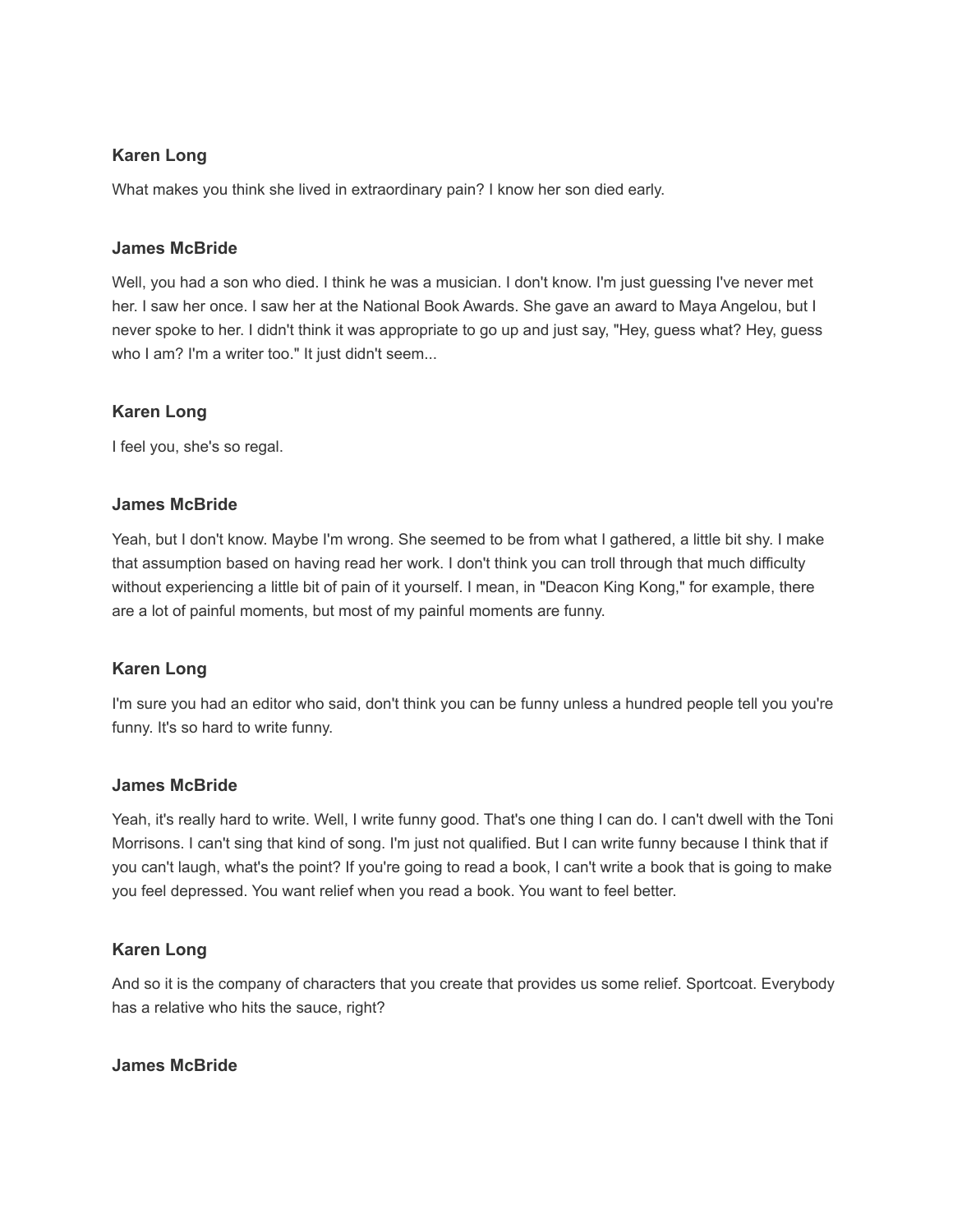Yeah, that's right. We all have an uncle like Sportcoat who starts drinking at 20 and he dies at 80, while we're getting out colonoscopies and all this. He's just motoring right along. He's got four lesions and six ulcers and 29 cancerous bulbs on his neck, and he's just walking along getting plowed. And meanwhile, we're going to the doctor and taking Lipitor and all this crap. It doesn't work. He's just making it. Not that Lipitor is bad. Lipitor is wonderful. Thank God for Lipitor. Dominus onus e pluribus unum. I don't want some drug manufacturer getting mad. Lipitor is very good. It works excellent, wonderful. Don't say I said -ask your doctor because your doctor knows. But my point is sometimes people just stagger through life, and they just do just fine. They pray, they thank God for living, and they just roll right along.

# **Karen Long**

He does all these odd jobs. He doesn't complain. I liked his company. I felt that way about the world you created.

# **James McBride**

Well, I love that world. I loved it in the book, and I love it in real life.

# **Karen Long**

And now we'll pause for a short break.

**The Asterisk\* is a project of the Cleveland Foundation to bring more readers and listeners into conversation with the best writers in English. In this case, recipients of the Anisfield-Wolf Book Award. We'll now return to the conversation.**

# **Karen Long**

I want to talk about your mother. Part of the reason I love you is I'm a mother. And you loved your mother. And she is living still as Morrison is living still because of what you managed to write. You said at one point that, "her perspectives helped me as a man, as a writer and as a person."

# **James McBride**

Yeah, sure she did. She helped me enormously. She knew how to fail without complaining. She was a very smart and very wise person who understood what was important.

# **Karen Long**

I love that she went back to school at 65.

# **James McBride**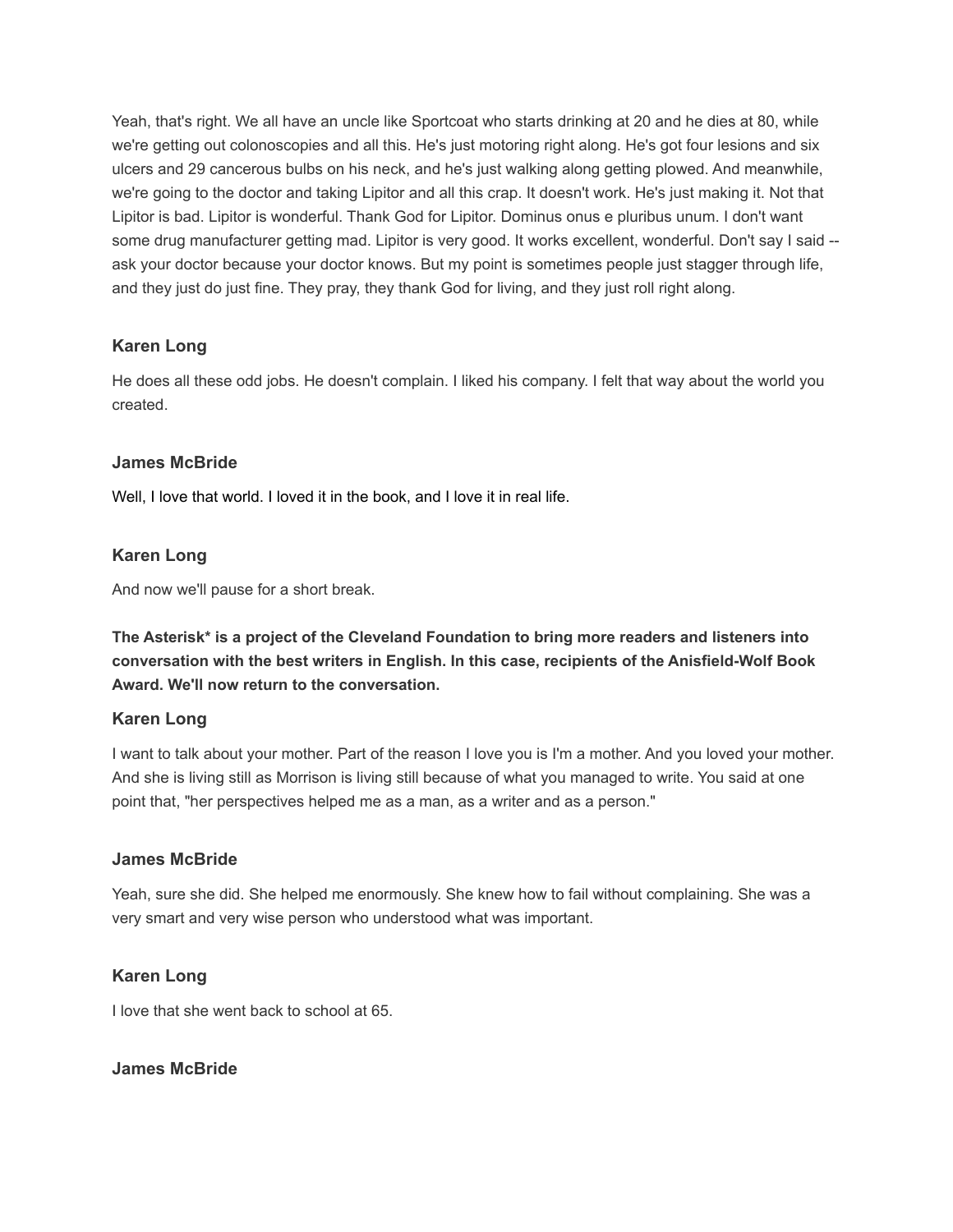Yeah. She went to Temple. I had a friend who was at Temple when she was there. And my friend said that when they were having a test, my mother came out and they were standing in the hallway, before she came in the room, my mother said, "Listen, this test is kind of hard. Can you help me?" Yeah. We used to help her with her papers and stuff and she got through. She did a good job. That's all you can expect.

# **Karen Long**

She got to raise those beautiful children who accomplished so much. And she got to see Barack Obama elected President.

#### **James McBride**

Yeah. My mother was good friends with Mrs. Barbara Bush. Yeah. Towards the end of her life, Mrs. Bush invited me to the literacy partners to raise money for literacy. Mrs. Barbara Bush was really into that. And she asked that I bring my mother along, and my mother normally would not go to anything like that. But she really liked Barbara Bush because she had raised all these kids.

## **Karen Long**

Right.

## **James McBride**

So she went and she never went to junk like that. But she went and Mrs. Bush really liked her and asked her to come visit her in Houston. And she did. And they became friends. They wrote letters to each other. She was friends with Mrs. Bush until she died. They just wrote letters back and forth. So I think during that election, she was pretty quiet about it, but I'm pretty sure that she wanted George Bush to win because she knew his mother.

#### **Karen Long**

Yeah.

#### **James McBride**

She liked Barack Obama a lot. She was very proud of him.

#### **Karen Long**

Yeah.

#### **James McBride**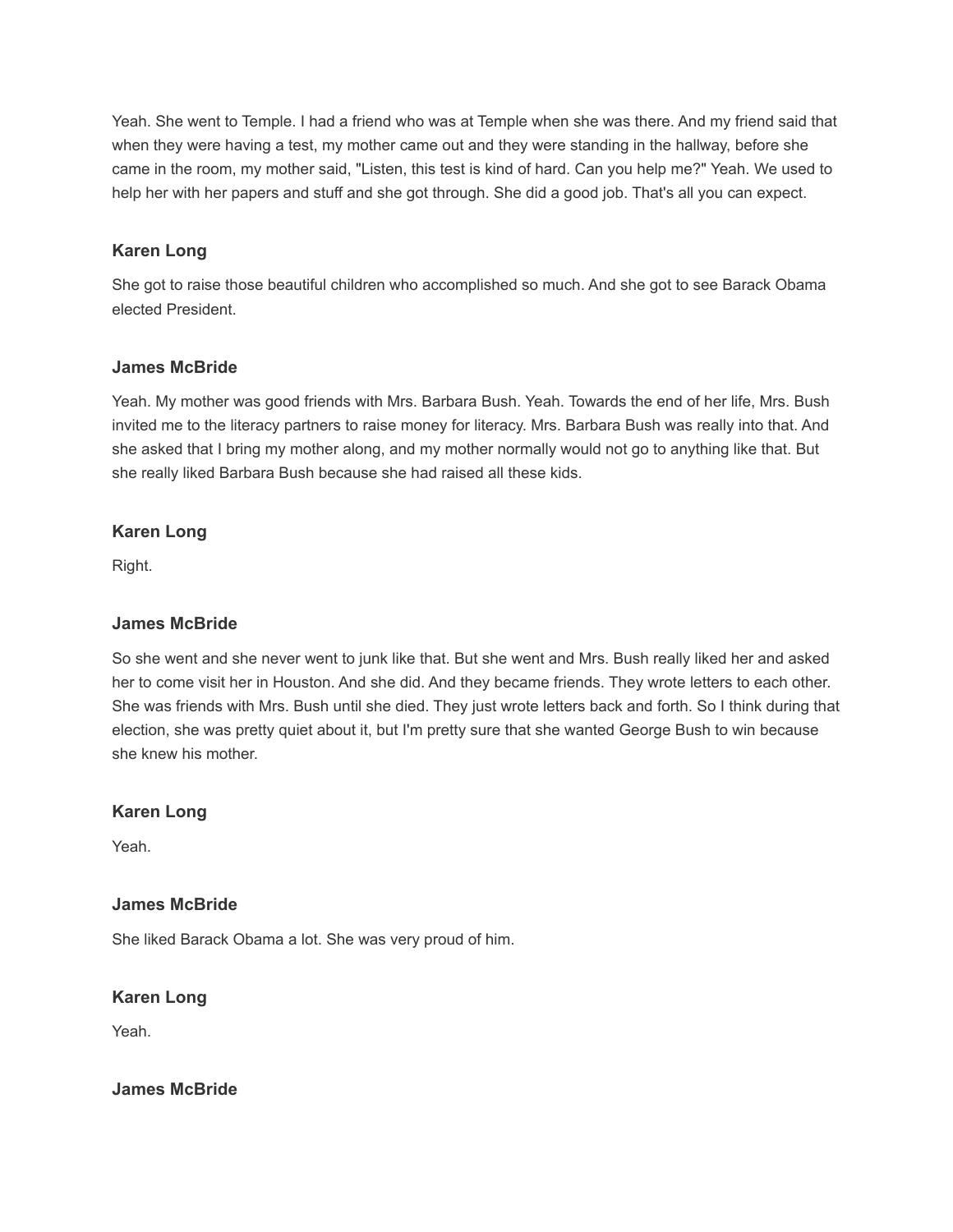But mother power is stronger.

## **Karen Long**

It is.

## **James McBride**

And so it was all about, well, Mrs. Bush got her son running. She didn't say anything about it to her kids, but I knew. Yeah.

## **Karen Long**

So did you think when six years later, I think maybe eight years later, you've got the National Medal of the Humanities from President Obama that you wish your mom was there for that.

## **James McBride**

Well, look, my mother really liked Barack Obama a lot, and she was very proud of him. But she liked Mrs. Bush's son better because she knew Mrs. Bush. That's all there is to it. My mother was of that generation that if they don't make a movie out your book, it ain't no good anyway, I think she would have been very proud, extremely proud that I got that award from President Obama, which was one of the highlights of my life. Surely it was a great moment, but I don't know. She would have loved it. I wish she had been alive to see it, but she wasn't. And really, the good news is that she lived long enough to see her children become successful. She died at home with her children around her. She didn't owe anyone anything. She didn't want to die in the hospital, and she became a historic figure. I just think that's amazing. That's how God works. So I'm grateful that I had the opportunity to be raised by someone who's so special.

#### **Karen Long**

One of her values that still is important to me is her insistence on privacy, and it feels like we're in a world where that's evaporated. Do you think she would have been able to maintain her privacy?

#### **James McBride**

Well, that's a good question. Yeah, I think so. Maybe not as much — you have to remember, because privacy was important for our survival.

# **Karen Long**

Right.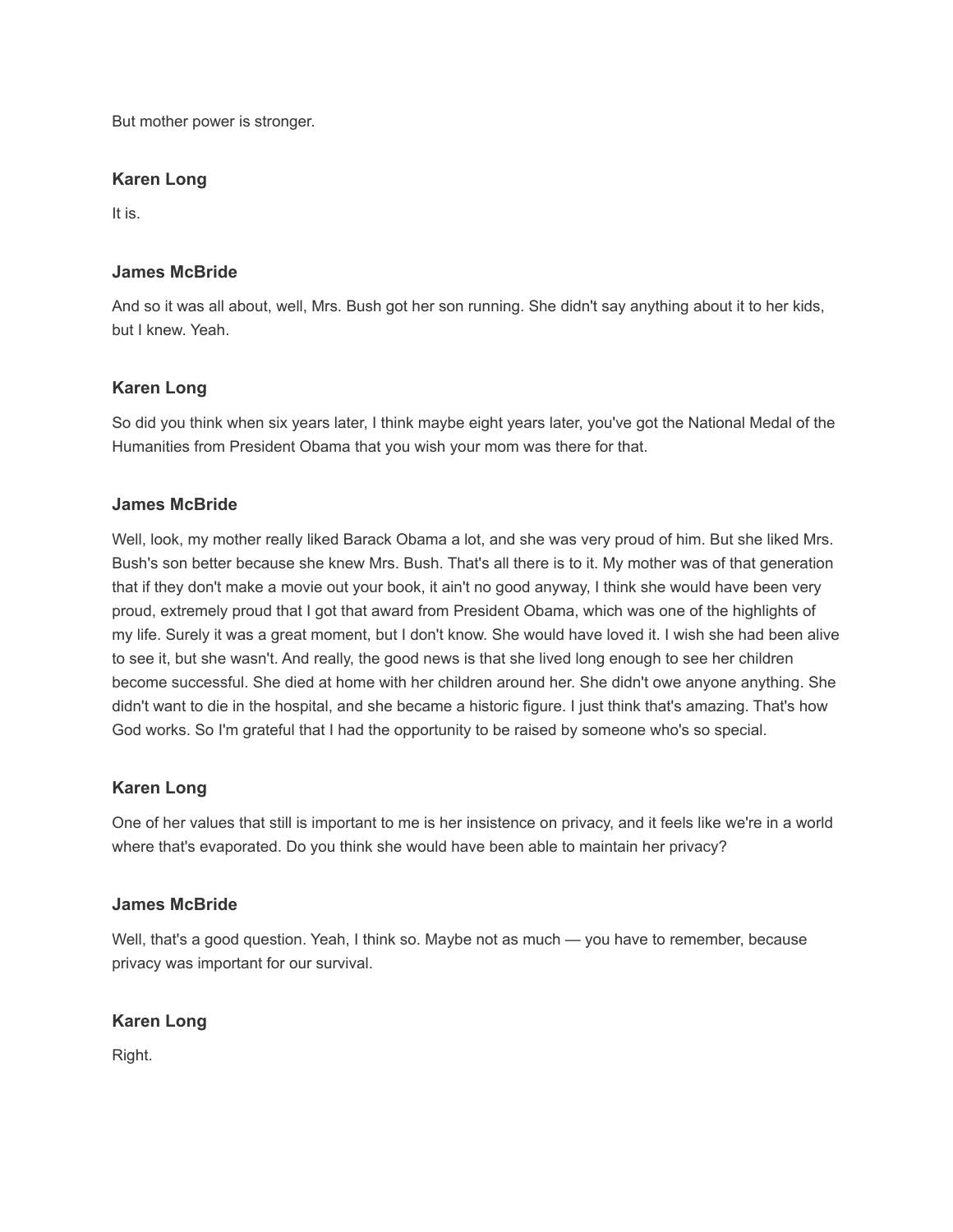#### **James McBride**

But she couldn't show up at work with kids, black kids. She would have lost her job. So a lot of times she was really careful about that. I suspect now, if she were raising the children now, it's just a different time. She would have probably found some other way to survive if she lost her job on account of having kids who were mixed or something like that. You have to remember, my mother's story was about survival and love for her children, and people who love their children figure out what to do. The really sad part is that we have a policy in this country of separating children at the border, which is probably something that we're all going to have to answer for if we haven't spoken out on it now, it's just absolutely disgraceful. It's just a blight and shame on whatever history however you frame it. It's nasty, horrible business. And so I think about her sometimes when I think about some of these kids who have been separated from their parents and the so-called I.C.E. And this Homeland Security and this other garbage, I think it's horrible, and I think people who don't speak out against it are making a mistake because we're going to pay for that. We're already paying for it. I don't know that a woman like her could raise twelve kids right now. I don't know that our society has that kind of temperament that allows that to happen. In the past, that was okay because she could hide in the black community, and the black community will accept just about any sinners, including its own. But nowadays it's a little different. It got more complicated. It's become infused with politics and religion and class.

#### **Karen Long**

Right. I would be so honored if you'd read a passage for the record from maybe both books but starting with "The Color of Water."

#### **James McBride**

"When I was 14, my mother took up two new hobbies: riding a bicycle and playing piano. The piano I didn't mind, but the bicycle drove me crazy. It was a huge old clunker. Blue with white trim with big fat tires, huge fenders and a battery powered horn built into the middle of the frame with a button you pushed to make it blow. The contraption would be a collector's item now, probably worth about \$5,000. But back then, it was something my stepfather found on the street in Brooklyn and hauled home a few months before he died."

#### **James McBride**

I was thinking about my mother recently, and I was saying to myself that before she passed away, a few months before she passed away, I realized I said, you know, when she dies. I mean, people will be talking about her for years and years, and she doesn't even know it.

#### **Karen Long**

Have you looked online at all study guides to "The Color of Water"?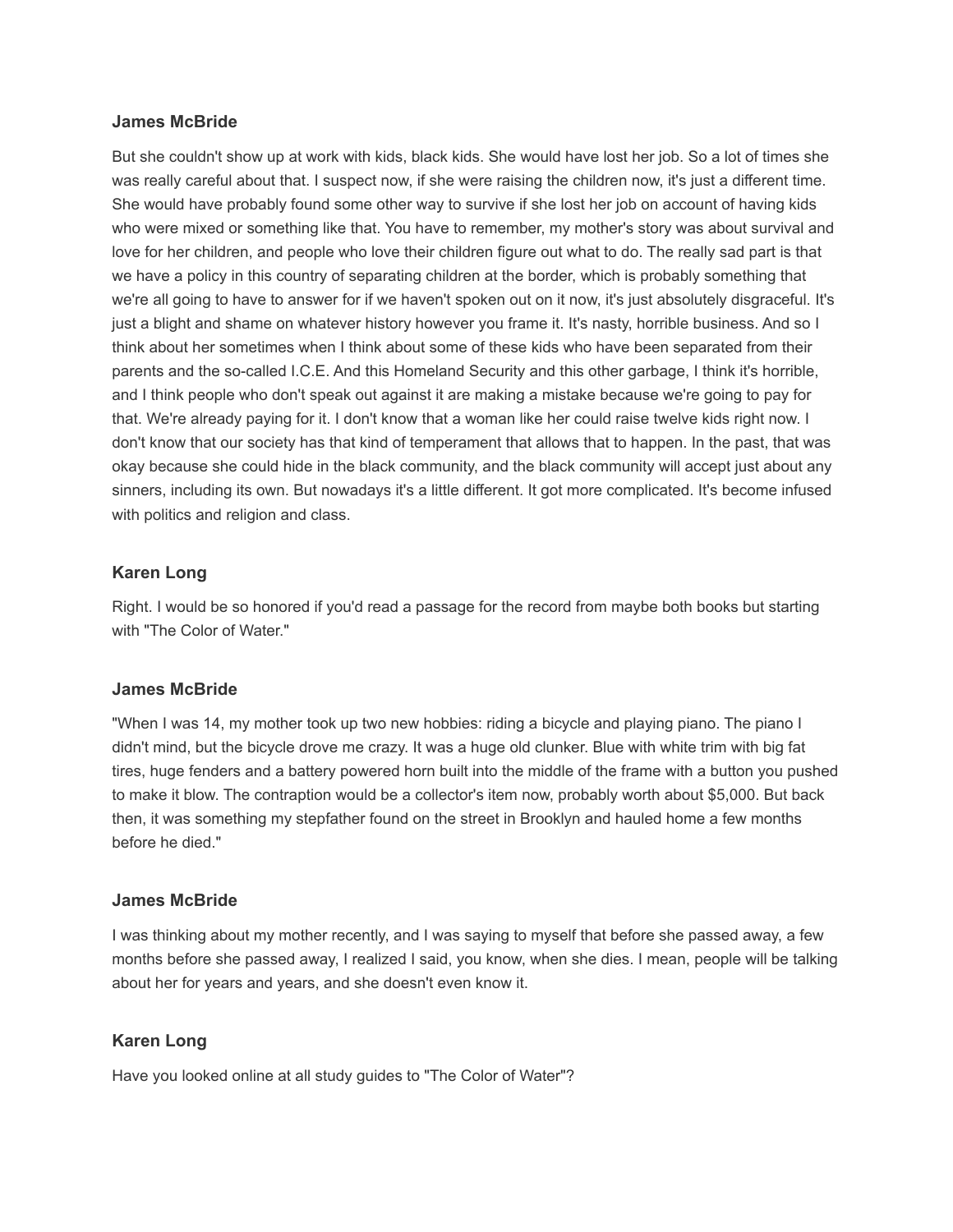#### **James McBride**

No. If I did that, I would quit writing completely. I mean, I was an innocent when I wrote this book. I was like The Beatles: "I Want to Hold Your Hand." Now, I'm like Teddy Pendergrass: "Turn Off the Lights." If I followed that stuff, I wouldn't be able to think properly. I just told the story as purely as I could. Sometimes stories just show themselves. I happened to be standing there when God just cleared his throat and coughed. And I just happened to be the one with a handkerchief. That's what it was.

## **Karen Long**

How did you know to alternate the chapters?

#### **James McBride**

I didn't really, that was Cindy Spiegel's idea. Cindy Spiegel, who was the editor, decided that the book needed me in it. I didn't really want to put myself in it. I wasn't pleased about that idea, but it was Cindy who came up with that.

## **Karen Long**

This sentence from "Deacon King Kong," where you reference "West Side Story" and "Porgy and Bess" is a barn burner. Do you want to try that for us?

#### **James McBride**

Oh, this is a reference to the ants.

#### **James McBride**

"And there the ants stayed -- a sole phenomenon in the Republic of Brooklyn, where cats hollered like people. Dogs ate their own feces. Aunties chain smoked and died at 102. A kid named Spike Lee saw God. The ghosts of the departed Dodgers soaked up all possibility of new hope and penniless desperation ruled the lives of the suckers too black or too poor to leave. While in Manhattan, the buses ran on time. The lights never went out. The death of a single white child in a traffic accident was a page one story, while phony versions of Black and Latino life ruled the Broadway roost, making white writers rich: 'West Side Story,' 'Porgy & Bess,' 'Purlie Victorious.' And on it went the whole business of the white man's reality lumping together like a giant lopsided snowball. The great American myth, the Big Apple, the Big Kahuna, the city that never sleeps. While the Blacks and Latinos who clean the apartments and dragged out the trash and made the music and filled the jails with sorrow, slept the sleep of the invisible and functioned as local color. And all the while the ants marched each fall, arriving at Building 17, kicking ass a roaring tidal wave of tiny death devouring Jesus's cheese."

# **Karen Long**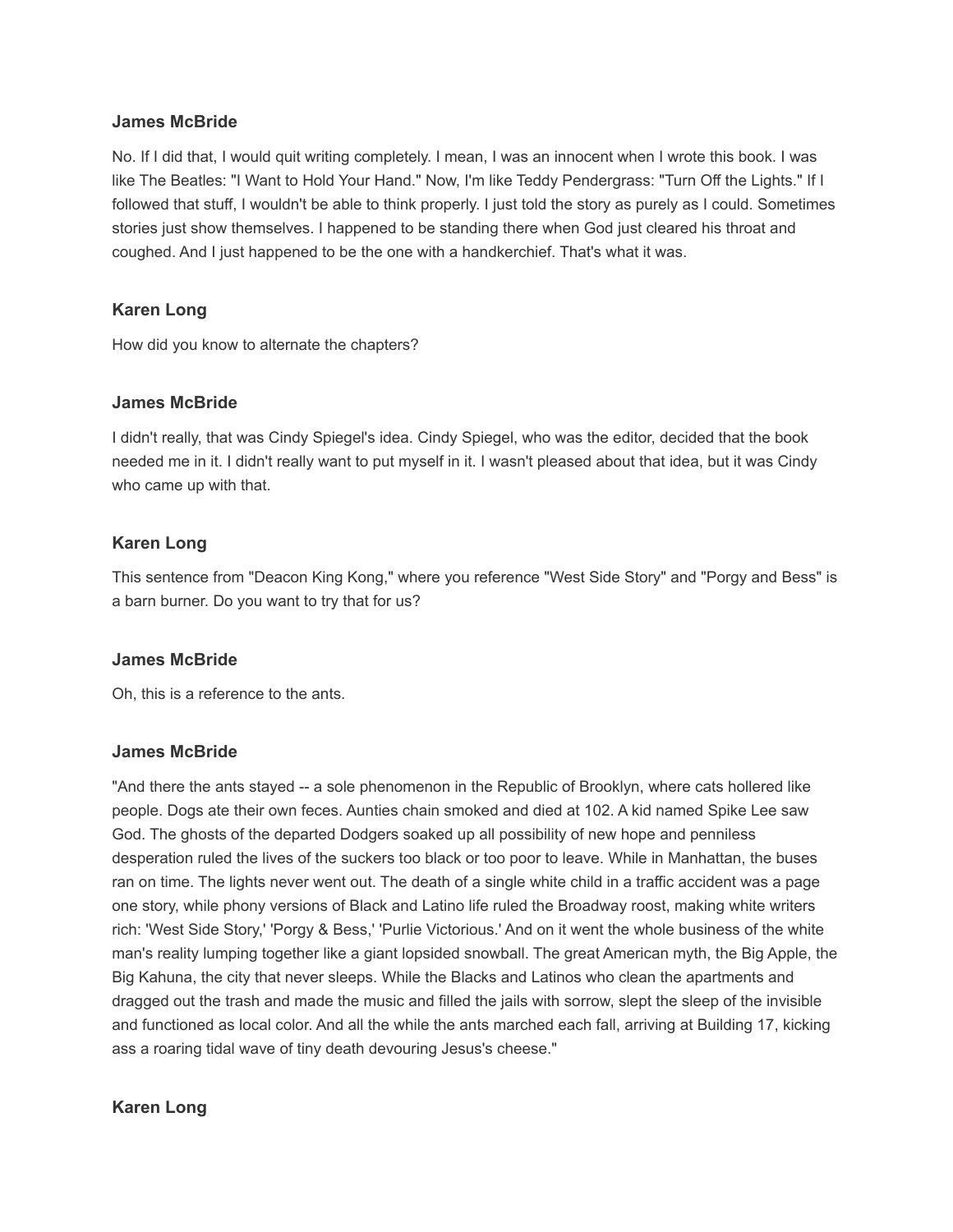Bravo sir.

#### **James McBride**

Yeah, that business of the ants was just one of those things where it falls together in your mind. I don't mean that poke fun or rage at the white writers who brought - you know - these are talented people who do this. But on the other hand, many elements of Black life have powered the cultural machinery of America and taken it all around the world. And most of the people who do it never get credit for it, nor did they get paid for it.

## **Karen Long**

So did Ethan Hawke do right by you when he got the rights to "The Good Lord Bird"?

## **James McBride**

He did, indeed, he surely did. He did a great job. He really understands John Brown. He did a great job. He understands John Brown very well. He did a superb TV series based on the book. I can't wait until it comes out. Probably won't come out until the fall of 2020, but it's great. He understands John Brown better than anybody around, partly because he just did so much research on him. He also understands religion and the power of religion in American life.

# **Karen Long**

He's a smart person.

#### **James McBride**

Well, he's a writer, too, so he understands writing. He wrote the first master script and then the script was broken out, and they had five or six screenwriters who wrote the individual.

#### **Karen Long**

A cottage industry.

#### **James McBride**

Well, there's a writer named Mark Richard who was the showrunner who put all these writers together. And really, Mark was really responsible for making the show, for bringing Ethan's vision into -- and to some degree -- my vision onto the screen. And I thought he did a great job.

#### **Karen Long**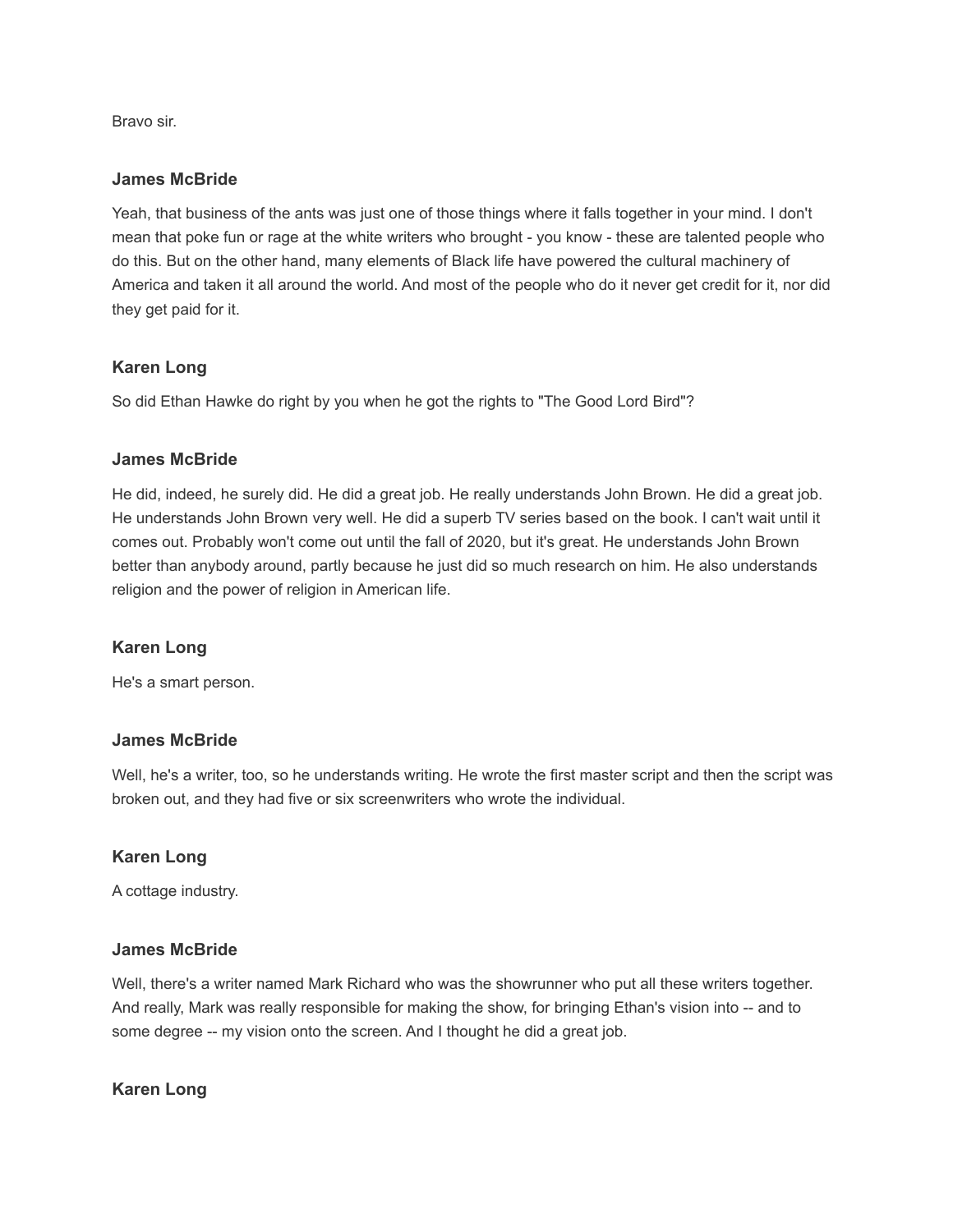That's reassuring. How do you feel about the book to screen process? You and Spike did it from the jump with yours with "Miracle at St. Anna."

#### **James McBride**

Well, the screenplay is all muscle. A screenplay is not like a novel where you get to explain yourself and get backstory and allow the reader to see the whole room. Screenplay is more like a director who says to his lighting person, "I want to see that fire hydrant three minutes in, so throw a light on it." You throw a light on the fire hydrant, and then the audience sees that, and then you pull the light, and then you throw it onto the tenement steps, and then you pull the light, and then you shade it so that you're guiding the audience along. But it's all muscle. You don't have time to discuss "Porgy & Bess" and "Purlie Victoria," you don't have time to riff off the reason why we're here. You just have to show us we're here, and then we're moving somewhere else. And the big why you've already stated or you're going to say later, but you only get one or two of those. You don't get a whole bunch of them to fool with.

# **Karen Long**

Right. It's a tauter tightrope.

# **James McBride**

Yeah. There's no space to play.

#### **Karen Long**

Yeah.

#### **James McBride**

You state the melody and you get out the room, you eat your oatmeal and you leave. You're going to have oatmeal, scrambled eggs and grits and bacon and eggs. No, you're not having all this oatmeal. Maybe some butter, and that's it. Goodbye. You paid your \$15 or you got whatever. The audience, that's what the audience is getting. Spiderman is going to win at the end. And that's it.

# **Karen Long**

And the feast, I would argue, lies elsewhere on the printed page.

#### **James McBride**

Look, there's no question that if you really want to be a creative person, you ought to read books.